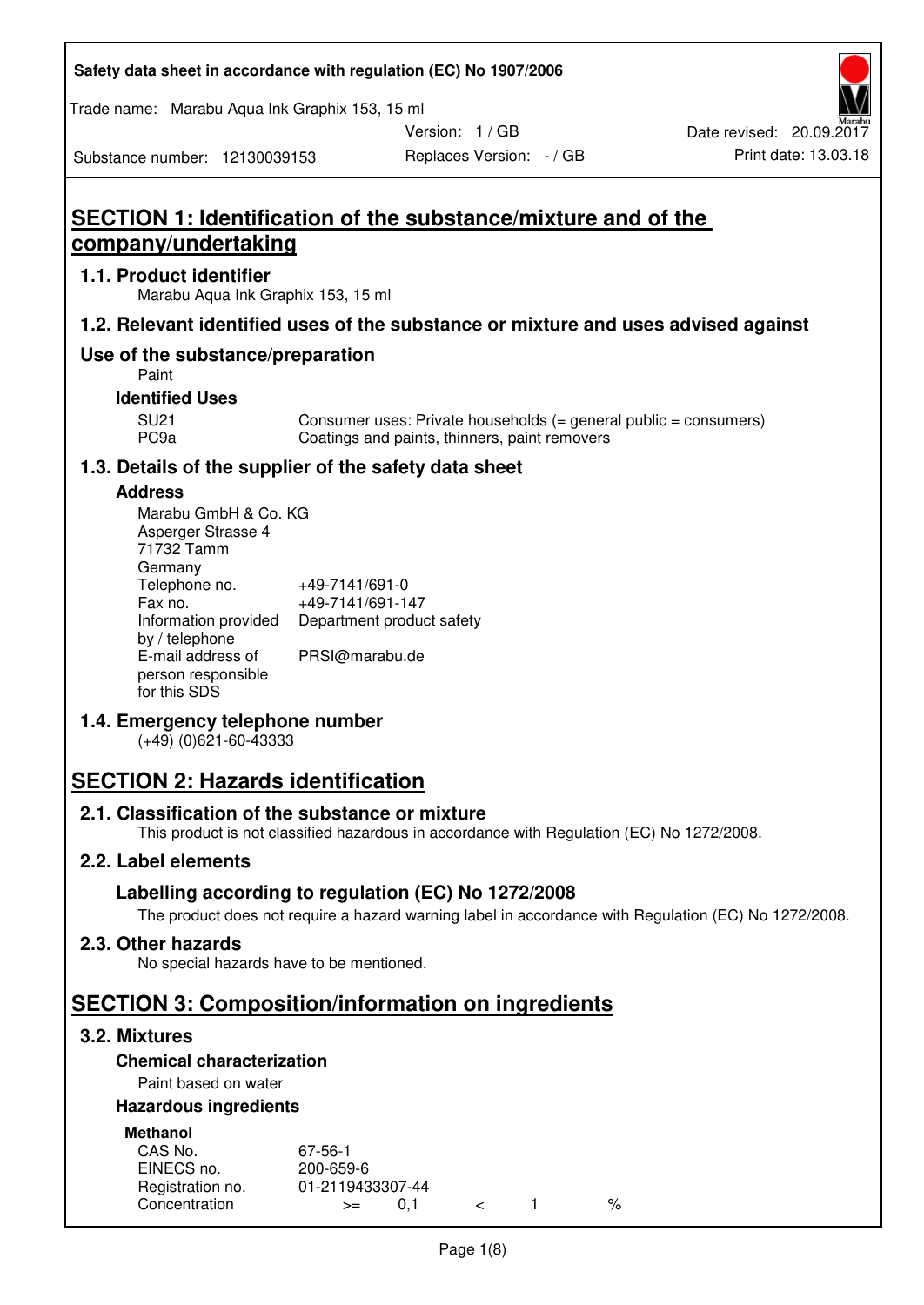| Trade name: Marabu Aqua Ink Graphix 153, 15 ml<br>Version: 1/GB<br>Date revised: 20.09.2017<br>Print date: 13.03.18<br>Replaces Version: - / GB<br>Substance number: 12130039153<br>Classification (Regulation (EC) No. 1272/2008)<br>Flam. Liq. 2<br>H <sub>225</sub><br>Acute Tox. 3<br>H331<br>Acute Tox. 3<br>H311<br>Acute Tox. 3<br>H301<br>STOT SE <sub>1</sub><br>H370<br>Concentration limits (Regulation (EC) No. 1272/2008)<br>STOT SE 2<br>H371<br>$>= 3 < 10$<br>STOT SE <sub>1</sub><br>H370<br>$>= 10$<br><b>Bronopol (INN)</b><br>CAS No.<br>$52 - 51 - 7$<br>EINECS no.<br>200-143-0<br>0,1<br>$\frac{1}{6}$<br>Concentration<br>0,01<br>$>=$<br>$\lt$<br>Classification (Regulation (EC) No. 1272/2008)<br>Eye Dam. 1<br>H318<br>Skin Irrit. 2<br>H315<br>STOT SE3<br>H335<br>Acute Tox. 4<br>H302<br>Acute Tox. 4<br>H312<br>H400<br>Aquatic Acute 1<br>Aquatic Chronic 1<br>H410<br>Concentration limits (Regulation (EC) No. 1272/2008)<br>Aquatic Acute 1<br>$M = 10$<br>H400<br>H410<br>Aquatic Chronic<br>$M = 1$<br>1<br><b>SECTION 4: First aid measures</b><br>4.1. Description of first aid measures<br>After skin contact<br>Wash with plenty of water and soap. Do NOT use solvents or thinners.<br>After eye contact<br>Separate eyelids, wash the eyes thoroughly with water (15 min.). In case of irritation consult an oculist.<br><b>After ingestion</b><br>Rinse mouth thoroughly with water. If larger amounts are swallowed or in the event of symptoms take<br>medical treatment.<br>4.2. Most important symptoms and effects, both acute and delayed<br>Until now no symptoms known so far.<br>4.3. Indication of any immediate medical attention and special treatment needed<br>Hints for the physician / treatment<br>Treat symptomatically<br><b>SECTION 5: Firefighting measures</b><br>5.1. Extinguishing media<br>Suitable extinguishing media<br>Carbon dioxide, Foam, Sand, Water<br>5.2. Special hazards arising from the substance or mixture | Safety data sheet in accordance with regulation (EC) No 1907/2006 |  |  |  |  |  |
|--------------------------------------------------------------------------------------------------------------------------------------------------------------------------------------------------------------------------------------------------------------------------------------------------------------------------------------------------------------------------------------------------------------------------------------------------------------------------------------------------------------------------------------------------------------------------------------------------------------------------------------------------------------------------------------------------------------------------------------------------------------------------------------------------------------------------------------------------------------------------------------------------------------------------------------------------------------------------------------------------------------------------------------------------------------------------------------------------------------------------------------------------------------------------------------------------------------------------------------------------------------------------------------------------------------------------------------------------------------------------------------------------------------------------------------------------------------------------------------------------------------------------------------------------------------------------------------------------------------------------------------------------------------------------------------------------------------------------------------------------------------------------------------------------------------------------------------------------------------------------------------------------------------------------------------------------------------------------------------------------|-------------------------------------------------------------------|--|--|--|--|--|
|                                                                                                                                                                                                                                                                                                                                                                                                                                                                                                                                                                                                                                                                                                                                                                                                                                                                                                                                                                                                                                                                                                                                                                                                                                                                                                                                                                                                                                                                                                                                                                                                                                                                                                                                                                                                                                                                                                                                                                                                  |                                                                   |  |  |  |  |  |
|                                                                                                                                                                                                                                                                                                                                                                                                                                                                                                                                                                                                                                                                                                                                                                                                                                                                                                                                                                                                                                                                                                                                                                                                                                                                                                                                                                                                                                                                                                                                                                                                                                                                                                                                                                                                                                                                                                                                                                                                  |                                                                   |  |  |  |  |  |
|                                                                                                                                                                                                                                                                                                                                                                                                                                                                                                                                                                                                                                                                                                                                                                                                                                                                                                                                                                                                                                                                                                                                                                                                                                                                                                                                                                                                                                                                                                                                                                                                                                                                                                                                                                                                                                                                                                                                                                                                  |                                                                   |  |  |  |  |  |
|                                                                                                                                                                                                                                                                                                                                                                                                                                                                                                                                                                                                                                                                                                                                                                                                                                                                                                                                                                                                                                                                                                                                                                                                                                                                                                                                                                                                                                                                                                                                                                                                                                                                                                                                                                                                                                                                                                                                                                                                  |                                                                   |  |  |  |  |  |
|                                                                                                                                                                                                                                                                                                                                                                                                                                                                                                                                                                                                                                                                                                                                                                                                                                                                                                                                                                                                                                                                                                                                                                                                                                                                                                                                                                                                                                                                                                                                                                                                                                                                                                                                                                                                                                                                                                                                                                                                  |                                                                   |  |  |  |  |  |
|                                                                                                                                                                                                                                                                                                                                                                                                                                                                                                                                                                                                                                                                                                                                                                                                                                                                                                                                                                                                                                                                                                                                                                                                                                                                                                                                                                                                                                                                                                                                                                                                                                                                                                                                                                                                                                                                                                                                                                                                  |                                                                   |  |  |  |  |  |
|                                                                                                                                                                                                                                                                                                                                                                                                                                                                                                                                                                                                                                                                                                                                                                                                                                                                                                                                                                                                                                                                                                                                                                                                                                                                                                                                                                                                                                                                                                                                                                                                                                                                                                                                                                                                                                                                                                                                                                                                  |                                                                   |  |  |  |  |  |
|                                                                                                                                                                                                                                                                                                                                                                                                                                                                                                                                                                                                                                                                                                                                                                                                                                                                                                                                                                                                                                                                                                                                                                                                                                                                                                                                                                                                                                                                                                                                                                                                                                                                                                                                                                                                                                                                                                                                                                                                  |                                                                   |  |  |  |  |  |
|                                                                                                                                                                                                                                                                                                                                                                                                                                                                                                                                                                                                                                                                                                                                                                                                                                                                                                                                                                                                                                                                                                                                                                                                                                                                                                                                                                                                                                                                                                                                                                                                                                                                                                                                                                                                                                                                                                                                                                                                  |                                                                   |  |  |  |  |  |
|                                                                                                                                                                                                                                                                                                                                                                                                                                                                                                                                                                                                                                                                                                                                                                                                                                                                                                                                                                                                                                                                                                                                                                                                                                                                                                                                                                                                                                                                                                                                                                                                                                                                                                                                                                                                                                                                                                                                                                                                  |                                                                   |  |  |  |  |  |
|                                                                                                                                                                                                                                                                                                                                                                                                                                                                                                                                                                                                                                                                                                                                                                                                                                                                                                                                                                                                                                                                                                                                                                                                                                                                                                                                                                                                                                                                                                                                                                                                                                                                                                                                                                                                                                                                                                                                                                                                  |                                                                   |  |  |  |  |  |
|                                                                                                                                                                                                                                                                                                                                                                                                                                                                                                                                                                                                                                                                                                                                                                                                                                                                                                                                                                                                                                                                                                                                                                                                                                                                                                                                                                                                                                                                                                                                                                                                                                                                                                                                                                                                                                                                                                                                                                                                  |                                                                   |  |  |  |  |  |
|                                                                                                                                                                                                                                                                                                                                                                                                                                                                                                                                                                                                                                                                                                                                                                                                                                                                                                                                                                                                                                                                                                                                                                                                                                                                                                                                                                                                                                                                                                                                                                                                                                                                                                                                                                                                                                                                                                                                                                                                  |                                                                   |  |  |  |  |  |
|                                                                                                                                                                                                                                                                                                                                                                                                                                                                                                                                                                                                                                                                                                                                                                                                                                                                                                                                                                                                                                                                                                                                                                                                                                                                                                                                                                                                                                                                                                                                                                                                                                                                                                                                                                                                                                                                                                                                                                                                  |                                                                   |  |  |  |  |  |
|                                                                                                                                                                                                                                                                                                                                                                                                                                                                                                                                                                                                                                                                                                                                                                                                                                                                                                                                                                                                                                                                                                                                                                                                                                                                                                                                                                                                                                                                                                                                                                                                                                                                                                                                                                                                                                                                                                                                                                                                  |                                                                   |  |  |  |  |  |
|                                                                                                                                                                                                                                                                                                                                                                                                                                                                                                                                                                                                                                                                                                                                                                                                                                                                                                                                                                                                                                                                                                                                                                                                                                                                                                                                                                                                                                                                                                                                                                                                                                                                                                                                                                                                                                                                                                                                                                                                  |                                                                   |  |  |  |  |  |
|                                                                                                                                                                                                                                                                                                                                                                                                                                                                                                                                                                                                                                                                                                                                                                                                                                                                                                                                                                                                                                                                                                                                                                                                                                                                                                                                                                                                                                                                                                                                                                                                                                                                                                                                                                                                                                                                                                                                                                                                  |                                                                   |  |  |  |  |  |
|                                                                                                                                                                                                                                                                                                                                                                                                                                                                                                                                                                                                                                                                                                                                                                                                                                                                                                                                                                                                                                                                                                                                                                                                                                                                                                                                                                                                                                                                                                                                                                                                                                                                                                                                                                                                                                                                                                                                                                                                  |                                                                   |  |  |  |  |  |
|                                                                                                                                                                                                                                                                                                                                                                                                                                                                                                                                                                                                                                                                                                                                                                                                                                                                                                                                                                                                                                                                                                                                                                                                                                                                                                                                                                                                                                                                                                                                                                                                                                                                                                                                                                                                                                                                                                                                                                                                  |                                                                   |  |  |  |  |  |
|                                                                                                                                                                                                                                                                                                                                                                                                                                                                                                                                                                                                                                                                                                                                                                                                                                                                                                                                                                                                                                                                                                                                                                                                                                                                                                                                                                                                                                                                                                                                                                                                                                                                                                                                                                                                                                                                                                                                                                                                  |                                                                   |  |  |  |  |  |
|                                                                                                                                                                                                                                                                                                                                                                                                                                                                                                                                                                                                                                                                                                                                                                                                                                                                                                                                                                                                                                                                                                                                                                                                                                                                                                                                                                                                                                                                                                                                                                                                                                                                                                                                                                                                                                                                                                                                                                                                  |                                                                   |  |  |  |  |  |
|                                                                                                                                                                                                                                                                                                                                                                                                                                                                                                                                                                                                                                                                                                                                                                                                                                                                                                                                                                                                                                                                                                                                                                                                                                                                                                                                                                                                                                                                                                                                                                                                                                                                                                                                                                                                                                                                                                                                                                                                  |                                                                   |  |  |  |  |  |
|                                                                                                                                                                                                                                                                                                                                                                                                                                                                                                                                                                                                                                                                                                                                                                                                                                                                                                                                                                                                                                                                                                                                                                                                                                                                                                                                                                                                                                                                                                                                                                                                                                                                                                                                                                                                                                                                                                                                                                                                  |                                                                   |  |  |  |  |  |
|                                                                                                                                                                                                                                                                                                                                                                                                                                                                                                                                                                                                                                                                                                                                                                                                                                                                                                                                                                                                                                                                                                                                                                                                                                                                                                                                                                                                                                                                                                                                                                                                                                                                                                                                                                                                                                                                                                                                                                                                  |                                                                   |  |  |  |  |  |
|                                                                                                                                                                                                                                                                                                                                                                                                                                                                                                                                                                                                                                                                                                                                                                                                                                                                                                                                                                                                                                                                                                                                                                                                                                                                                                                                                                                                                                                                                                                                                                                                                                                                                                                                                                                                                                                                                                                                                                                                  |                                                                   |  |  |  |  |  |
|                                                                                                                                                                                                                                                                                                                                                                                                                                                                                                                                                                                                                                                                                                                                                                                                                                                                                                                                                                                                                                                                                                                                                                                                                                                                                                                                                                                                                                                                                                                                                                                                                                                                                                                                                                                                                                                                                                                                                                                                  |                                                                   |  |  |  |  |  |
|                                                                                                                                                                                                                                                                                                                                                                                                                                                                                                                                                                                                                                                                                                                                                                                                                                                                                                                                                                                                                                                                                                                                                                                                                                                                                                                                                                                                                                                                                                                                                                                                                                                                                                                                                                                                                                                                                                                                                                                                  |                                                                   |  |  |  |  |  |
|                                                                                                                                                                                                                                                                                                                                                                                                                                                                                                                                                                                                                                                                                                                                                                                                                                                                                                                                                                                                                                                                                                                                                                                                                                                                                                                                                                                                                                                                                                                                                                                                                                                                                                                                                                                                                                                                                                                                                                                                  |                                                                   |  |  |  |  |  |
|                                                                                                                                                                                                                                                                                                                                                                                                                                                                                                                                                                                                                                                                                                                                                                                                                                                                                                                                                                                                                                                                                                                                                                                                                                                                                                                                                                                                                                                                                                                                                                                                                                                                                                                                                                                                                                                                                                                                                                                                  |                                                                   |  |  |  |  |  |
|                                                                                                                                                                                                                                                                                                                                                                                                                                                                                                                                                                                                                                                                                                                                                                                                                                                                                                                                                                                                                                                                                                                                                                                                                                                                                                                                                                                                                                                                                                                                                                                                                                                                                                                                                                                                                                                                                                                                                                                                  |                                                                   |  |  |  |  |  |
|                                                                                                                                                                                                                                                                                                                                                                                                                                                                                                                                                                                                                                                                                                                                                                                                                                                                                                                                                                                                                                                                                                                                                                                                                                                                                                                                                                                                                                                                                                                                                                                                                                                                                                                                                                                                                                                                                                                                                                                                  |                                                                   |  |  |  |  |  |
|                                                                                                                                                                                                                                                                                                                                                                                                                                                                                                                                                                                                                                                                                                                                                                                                                                                                                                                                                                                                                                                                                                                                                                                                                                                                                                                                                                                                                                                                                                                                                                                                                                                                                                                                                                                                                                                                                                                                                                                                  |                                                                   |  |  |  |  |  |
|                                                                                                                                                                                                                                                                                                                                                                                                                                                                                                                                                                                                                                                                                                                                                                                                                                                                                                                                                                                                                                                                                                                                                                                                                                                                                                                                                                                                                                                                                                                                                                                                                                                                                                                                                                                                                                                                                                                                                                                                  |                                                                   |  |  |  |  |  |
|                                                                                                                                                                                                                                                                                                                                                                                                                                                                                                                                                                                                                                                                                                                                                                                                                                                                                                                                                                                                                                                                                                                                                                                                                                                                                                                                                                                                                                                                                                                                                                                                                                                                                                                                                                                                                                                                                                                                                                                                  |                                                                   |  |  |  |  |  |
|                                                                                                                                                                                                                                                                                                                                                                                                                                                                                                                                                                                                                                                                                                                                                                                                                                                                                                                                                                                                                                                                                                                                                                                                                                                                                                                                                                                                                                                                                                                                                                                                                                                                                                                                                                                                                                                                                                                                                                                                  |                                                                   |  |  |  |  |  |
|                                                                                                                                                                                                                                                                                                                                                                                                                                                                                                                                                                                                                                                                                                                                                                                                                                                                                                                                                                                                                                                                                                                                                                                                                                                                                                                                                                                                                                                                                                                                                                                                                                                                                                                                                                                                                                                                                                                                                                                                  |                                                                   |  |  |  |  |  |
|                                                                                                                                                                                                                                                                                                                                                                                                                                                                                                                                                                                                                                                                                                                                                                                                                                                                                                                                                                                                                                                                                                                                                                                                                                                                                                                                                                                                                                                                                                                                                                                                                                                                                                                                                                                                                                                                                                                                                                                                  |                                                                   |  |  |  |  |  |
|                                                                                                                                                                                                                                                                                                                                                                                                                                                                                                                                                                                                                                                                                                                                                                                                                                                                                                                                                                                                                                                                                                                                                                                                                                                                                                                                                                                                                                                                                                                                                                                                                                                                                                                                                                                                                                                                                                                                                                                                  |                                                                   |  |  |  |  |  |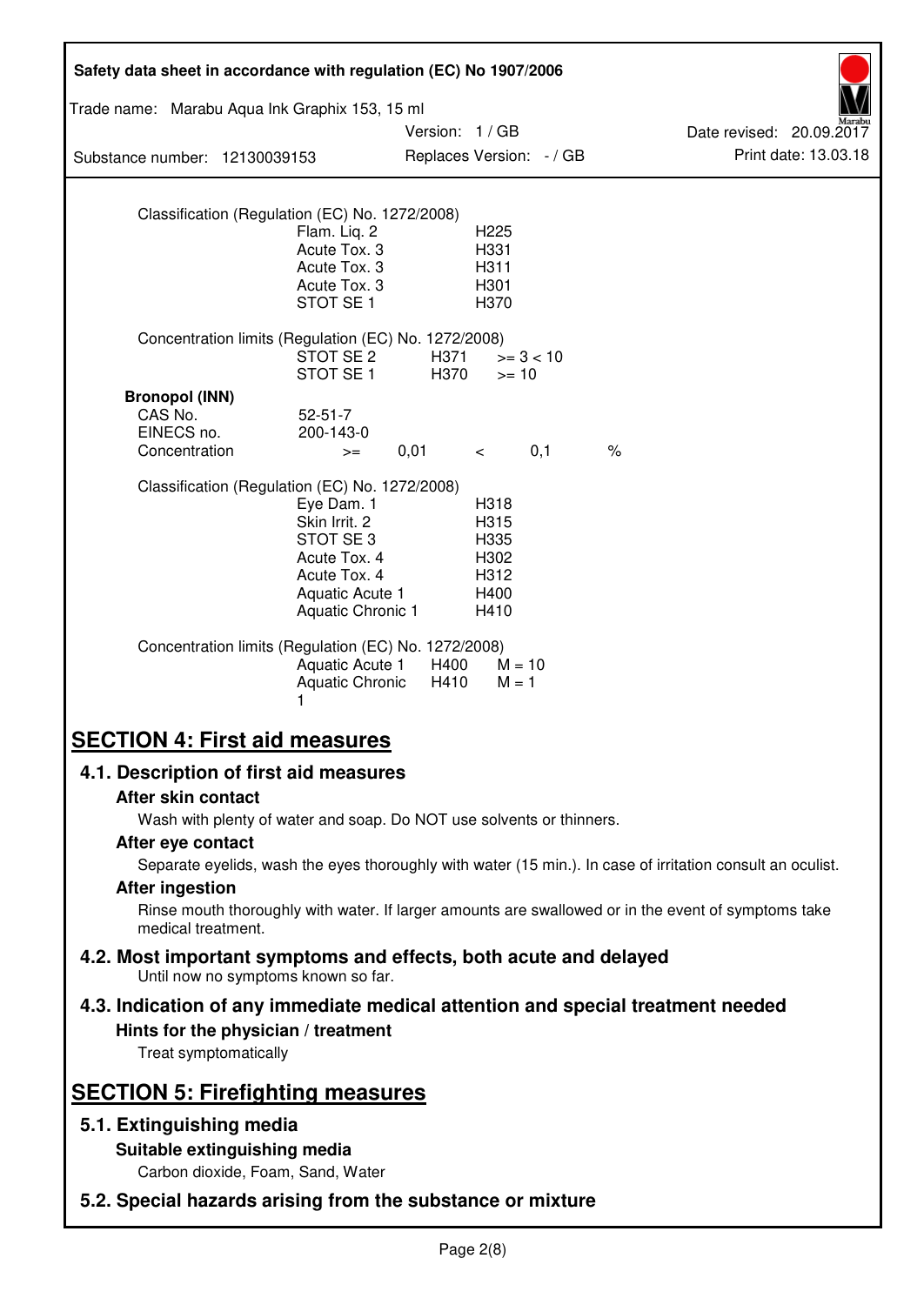### **Safety data sheet in accordance with regulation (EC) No 1907/2006**

Trade name: Marabu Aqua Ink Graphix 153, 15 ml

Version: 1 / GB

Replaces Version: - / GB Print date: 13.03.18 Date revised: 20.09.2017

Substance number: 12130039153

In the event of fire the following can be released: Carbon monoxide (CO); Carbon dioxide (CO2); dense black smoke; Hydrogen chloride (HCl)

# **5.3. Advice for firefighters**

### **Other information**

Collect contaminated fire-fighting water separately, must not be discharged into the drains.

# **SECTION 6: Accidental release measures**

**6.1. Personal precautions, protective equipment and emergency procedures**  No particular measures required.

### **6.2. Environmental precautions**

No particular measures required.

**6.3. Methods and material for containment and cleaning up**  Clean preferably with a detergent - avoid use of solvents.

### **6.4. Reference to other sections**

Information regarding Safe handling, see Section 7. Information regarding personal protective measures, see Section 8. Information regarding waste disposal, see Section 13.

# **SECTION 7: Handling and storage**

## **7.1. Precautions for safe handling**

#### **Advice on safe handling**

Avoid skin and eye contact. Smoking, eating and drinking shall be prohibited in application area.

# **Advice on protection against fire and explosion**

No special measures required.

### **7.2. Conditions for safe storage, including any incompatibilities**

**Requirements for storage rooms and vessels** 

Store in frostfree conditions.

### **Storage class according to TRGS 510**

Storage class according to 12 TRGS 510 Non-combustible liquids

## **7.3. Specific end use(s)**

Paint

# **SECTION 8: Exposure controls/personal protection**

# **8.1. Control parameters**

# **Other information**

There are not known any further control parameters.

# **8.2. Exposure controls**

# **Exposure controls**

Provide adequate ventilation.

# **Respiratory protection**

Not necessary.

#### **Hand protection**  Not necessary.

In case of intensive contact wear protective gloves.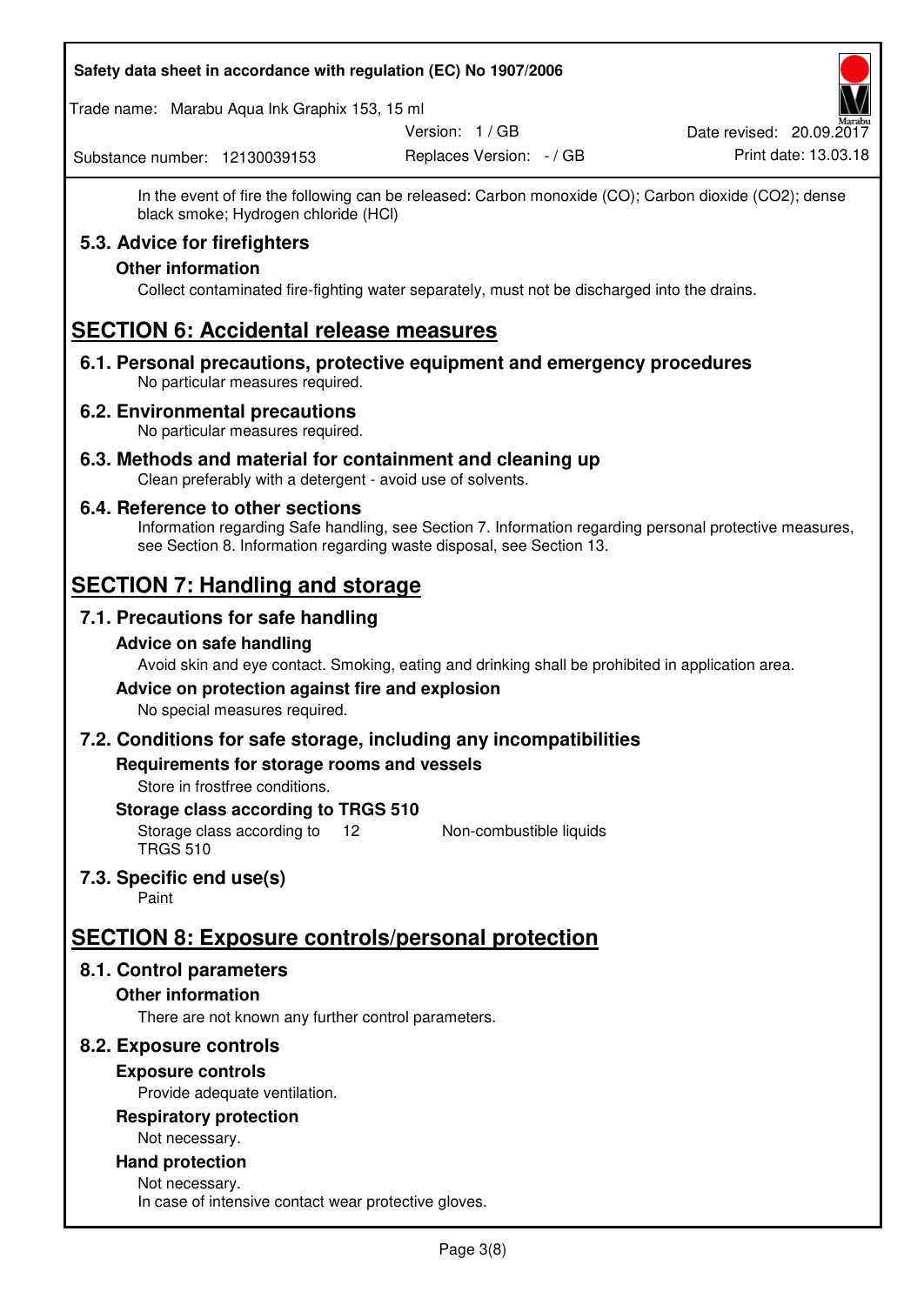| Safety data sheet in accordance with regulation (EC) No 1907/2006                                                                                                                                                                                                                                                                                                                                                                                                                                                                                                                                                                                                                                                                                                                                                                                                                             |                                                      |                          |                                                                                                                                                                                                            |
|-----------------------------------------------------------------------------------------------------------------------------------------------------------------------------------------------------------------------------------------------------------------------------------------------------------------------------------------------------------------------------------------------------------------------------------------------------------------------------------------------------------------------------------------------------------------------------------------------------------------------------------------------------------------------------------------------------------------------------------------------------------------------------------------------------------------------------------------------------------------------------------------------|------------------------------------------------------|--------------------------|------------------------------------------------------------------------------------------------------------------------------------------------------------------------------------------------------------|
| Trade name: Marabu Aqua Ink Graphix 153, 15 ml                                                                                                                                                                                                                                                                                                                                                                                                                                                                                                                                                                                                                                                                                                                                                                                                                                                | Version: 1/GB                                        |                          |                                                                                                                                                                                                            |
| Substance number: 12130039153                                                                                                                                                                                                                                                                                                                                                                                                                                                                                                                                                                                                                                                                                                                                                                                                                                                                 |                                                      | Replaces Version: - / GB | Date revised: 20.09.2017<br>Print date: 13.03.18                                                                                                                                                           |
| There is no one glove material or combination of materials that will give unlimited resistance to any<br>individual or combination of chemicals.<br>For prolonged or repeated handling nitrile rubber gloves with textile undergloves are required.<br>Material thickness<br>$\geq$<br>Breakthrough time<br>$\overline{\phantom{a}}$<br>The breakthrough time must be greater than the end use time of the product.<br>replacement must be followed.<br>Gloves should be replaced regularly and if there is any sign of damage to the glove material.<br>Always ensure that gloves are free from defects and that they are stored and used correctly.<br>maintenance.<br>Barrier creams may help to protect the exposed areas of the skin, they should however not be applied<br>once exposure has occurred.<br>Eye protection<br>Not necessary.<br><b>Body protection</b><br>Not applicable. | 0,5<br>30                                            | mm<br>min                | The instructions and information provided by the glove manufacturer on use, storage, maintenance and<br>The performance or effectiveness of the glove may be reduced by physical/ chemical damage and poor |
| <b>SECTION 9: Physical and chemical properties</b>                                                                                                                                                                                                                                                                                                                                                                                                                                                                                                                                                                                                                                                                                                                                                                                                                                            |                                                      |                          |                                                                                                                                                                                                            |
| 9.1. Information on basic physical and chemical properties<br><b>Form</b><br><b>Colour</b><br><b>Odour</b>                                                                                                                                                                                                                                                                                                                                                                                                                                                                                                                                                                                                                                                                                                                                                                                    | liquid<br>coloured<br>odourless                      |                          |                                                                                                                                                                                                            |
| <b>Odour threshold</b><br>Remarks<br><b>Melting point</b>                                                                                                                                                                                                                                                                                                                                                                                                                                                                                                                                                                                                                                                                                                                                                                                                                                     | No data available                                    |                          |                                                                                                                                                                                                            |
| Remarks<br><b>Freezing point</b><br>Remarks                                                                                                                                                                                                                                                                                                                                                                                                                                                                                                                                                                                                                                                                                                                                                                                                                                                   | not determined<br>not determined                     |                          |                                                                                                                                                                                                            |
| Initial boiling point and boiling range                                                                                                                                                                                                                                                                                                                                                                                                                                                                                                                                                                                                                                                                                                                                                                                                                                                       |                                                      |                          |                                                                                                                                                                                                            |
| Value<br>Pressure<br>Source                                                                                                                                                                                                                                                                                                                                                                                                                                                                                                                                                                                                                                                                                                                                                                                                                                                                   | 100<br>appr.<br>1.013<br>Literature value            | hPa                      | °C                                                                                                                                                                                                         |
| <b>Flash point</b><br>Remarks<br>Evaporation rate (ether $= 1$ ) :                                                                                                                                                                                                                                                                                                                                                                                                                                                                                                                                                                                                                                                                                                                                                                                                                            | Not applicable                                       |                          |                                                                                                                                                                                                            |
| Remarks<br><b>Flammability (solid, gas)</b><br>Not applicable                                                                                                                                                                                                                                                                                                                                                                                                                                                                                                                                                                                                                                                                                                                                                                                                                                 | not determined                                       |                          |                                                                                                                                                                                                            |
| Upper/lower flammability or explosive limits<br>Remarks                                                                                                                                                                                                                                                                                                                                                                                                                                                                                                                                                                                                                                                                                                                                                                                                                                       | not determined                                       |                          |                                                                                                                                                                                                            |
| Vapour pressure<br>Value<br>Temperature<br>Method                                                                                                                                                                                                                                                                                                                                                                                                                                                                                                                                                                                                                                                                                                                                                                                                                                             | 23<br>appr.<br>20<br>Value taken from the literature | °C                       | hPa                                                                                                                                                                                                        |
| <b>Vapour density</b><br>Remarks<br><b>Density</b>                                                                                                                                                                                                                                                                                                                                                                                                                                                                                                                                                                                                                                                                                                                                                                                                                                            | not determined                                       |                          |                                                                                                                                                                                                            |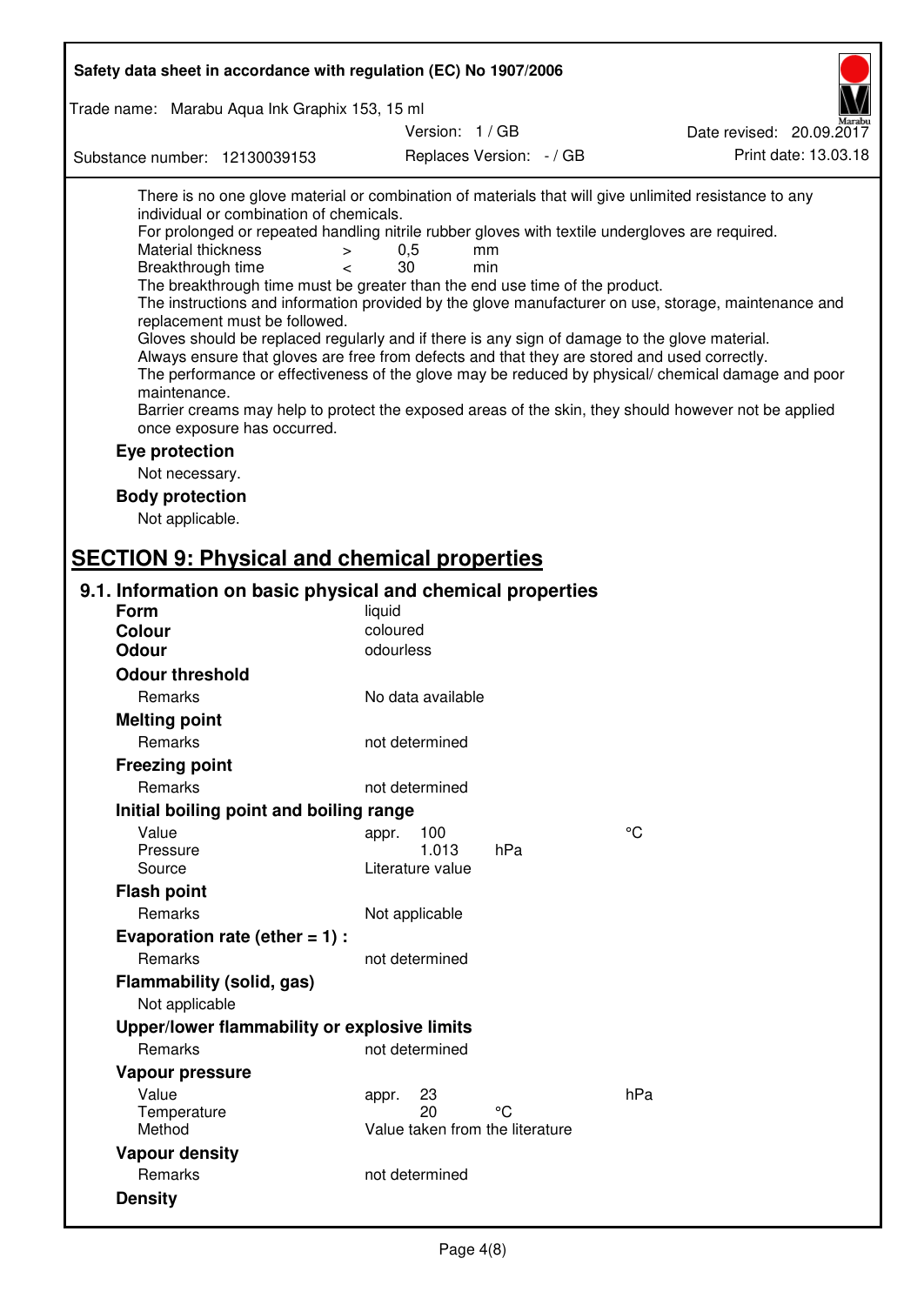| Safety data sheet in accordance with regulation (EC) No 1907/2006         |                                                                   |                          |
|---------------------------------------------------------------------------|-------------------------------------------------------------------|--------------------------|
| Trade name: Marabu Aqua Ink Graphix 153, 15 ml                            |                                                                   |                          |
|                                                                           | Version: 1 / GB                                                   | Date revised: 20.09.2017 |
| Substance number: 12130039153                                             | Replaces Version: - / GB                                          | Print date: 13.03.18     |
| Value                                                                     | 1,01                                                              | g/cm <sup>3</sup>        |
| Temperature                                                               | 20<br>°C                                                          |                          |
| Method                                                                    | DIN EN ISO 2811                                                   |                          |
| Solubility in water                                                       |                                                                   |                          |
| Remarks                                                                   | miscible                                                          |                          |
| Ignition temperature                                                      |                                                                   |                          |
| Remarks                                                                   | not determined                                                    |                          |
| <b>Viscosity</b>                                                          |                                                                   |                          |
| Remarks                                                                   |                                                                   |                          |
| Remarks                                                                   | not determined                                                    |                          |
| 9.2. Other information                                                    |                                                                   |                          |
| <b>Other information</b>                                                  |                                                                   |                          |
| None known                                                                |                                                                   |                          |
|                                                                           |                                                                   |                          |
| <b>SECTION 10: Stability and reactivity</b>                               |                                                                   |                          |
|                                                                           |                                                                   |                          |
| 10.1. Reactivity<br>None                                                  |                                                                   |                          |
| 10.2. Chemical stability<br>No hazardous reactions known.                 |                                                                   |                          |
| 10.3. Possibility of hazardous reactions<br>No hazardous reactions known. |                                                                   |                          |
| 10.4. Conditions to avoid<br>No hazardous reactions known.                |                                                                   |                          |
| 10.5. Incompatible materials<br>None                                      |                                                                   |                          |
| 10.6. Hazardous decomposition products                                    |                                                                   |                          |
| No hazardous decomposition products known.                                |                                                                   |                          |
| <b>SECTION 11: Toxicological information</b>                              |                                                                   |                          |
| 11.1. Information on toxicological effects                                |                                                                   |                          |
| <b>Acute inhalational toxicity</b>                                        |                                                                   |                          |
| Remarks                                                                   | Based on available data, the classification criteria are not met. |                          |
| <b>Skin corrosion/irritation</b>                                          |                                                                   |                          |
| Remarks                                                                   | Based on available data, the classification criteria are not met. |                          |
|                                                                           |                                                                   |                          |
| Serious eye damage/irritation<br>Remarks                                  |                                                                   |                          |
|                                                                           | Based on available data, the classification criteria are not met. |                          |
| <b>Sensitization</b>                                                      |                                                                   |                          |
| Remarks                                                                   | Based on available data, the classification criteria are not met. |                          |
| <b>Mutagenicity</b>                                                       |                                                                   |                          |
| Remarks                                                                   | Based on available data, the classification criteria are not met. |                          |
| <b>Reproductive toxicity</b>                                              |                                                                   |                          |
| Remarks                                                                   | Based on available data, the classification criteria are not met. |                          |
| Carcinogenicity                                                           |                                                                   |                          |
| Remarks                                                                   | Based on available data, the classification criteria are not met. |                          |
| <b>Specific Target Organ Toxicity (STOT)</b>                              |                                                                   |                          |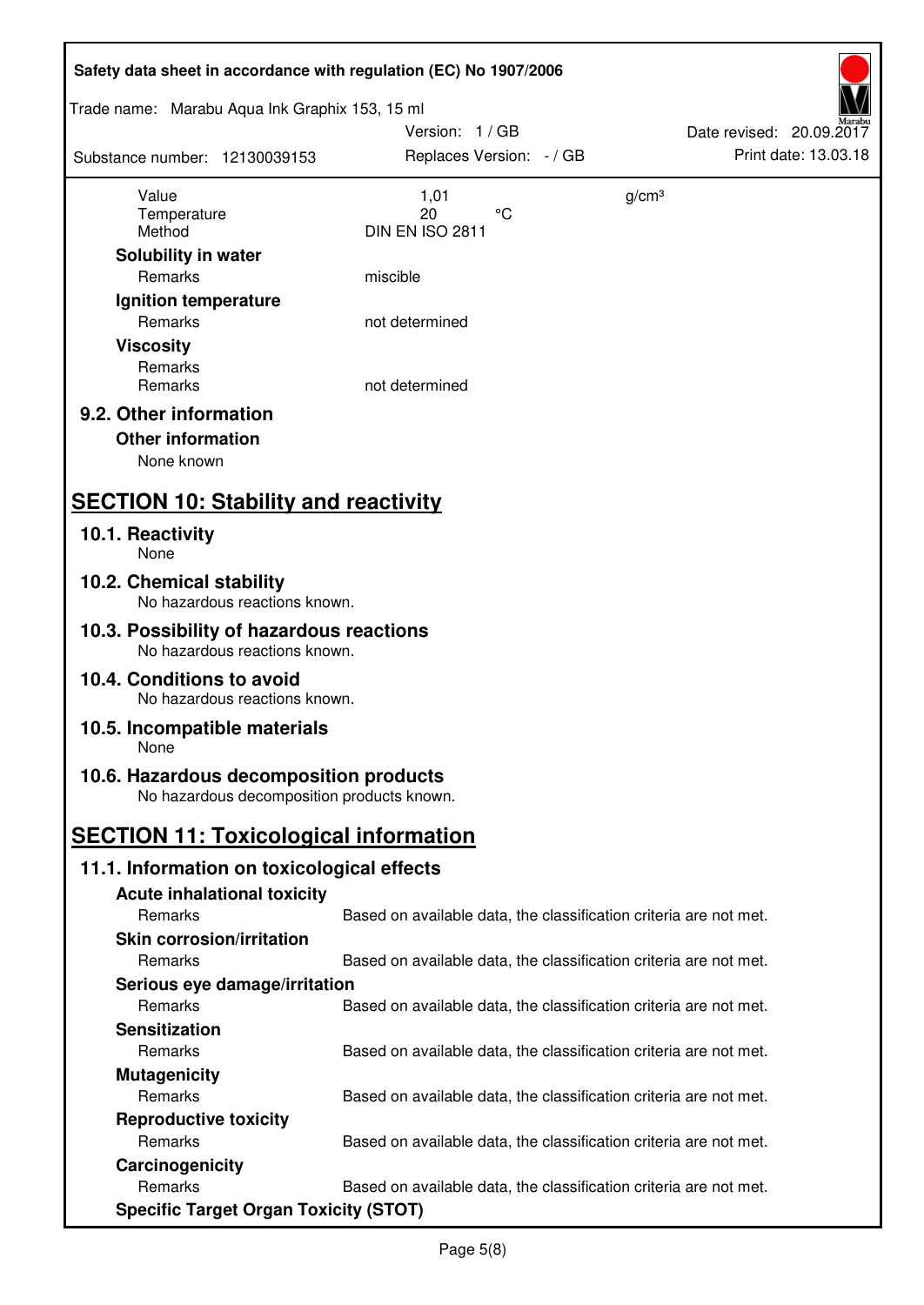### **Safety data sheet in accordance with regulation (EC) No 1907/2006**

Trade name: Marabu Aqua Ink Graphix 153, 15 ml

Date revised: 20.09.2017

Substance number: 12130039153

Replaces Version:  $-$  / GB Print date: 13.03.18

Version: 1 / GB

### **Single exposure**

Remarks Based on available data, the classification criteria are not met.

**Repeated exposure** 

Remarks Based on available data, the classification criteria are not met.

### **Aspiration hazard**

Based on available data, the classification criteria are not met.

#### **Experience in practice**

Provided all the recommended protective and safety precautions are taken, experience shows that no risk to health can be expected.

#### **Other information**

There are no data available on the mixture itself. The mixture has been assessed following the additivity method of the GHS/CLP Regulation (EC) No 1272/2008.

# **SECTION 12: Ecological information**

### **12.1. Toxicity**

### **General information**

There are no data available on the mixture itself.Do not allow to enter drains or water courses.The mixture has been assessed following the summation method of the CLP Regulation (EC) No 1272/2008 and is not classified as dangerous for the environment.

### **12.2. Persistence and degradability**

### **General information**

There are no data available on the mixture itself.

### **12.3. Bioaccumulative potential**

### **General information**

There are no data available on the mixture itself.

### **12.4. Mobility in soil**

### **General information**

There are no data available on the mixture itself.

### **12.5. Results of PBT and vPvB assessment**

### **General information**

There are no data available on the mixture itself.

### **12.6. Other adverse effects**

### **General information**

There are no data available on the mixture itself.

# **SECTION 13: Disposal considerations**

### **13.1. Waste treatment methods**

### **Disposal recommendations for the product**

The product can be placed with other household refuse. Small residues in containers can be washed-out with water and put into the drainage system.

### **Disposal recommendations for packaging**

Packaging that cannot be cleaned should be disposed off as product waste. Completely emptied packagings can be given for recycling.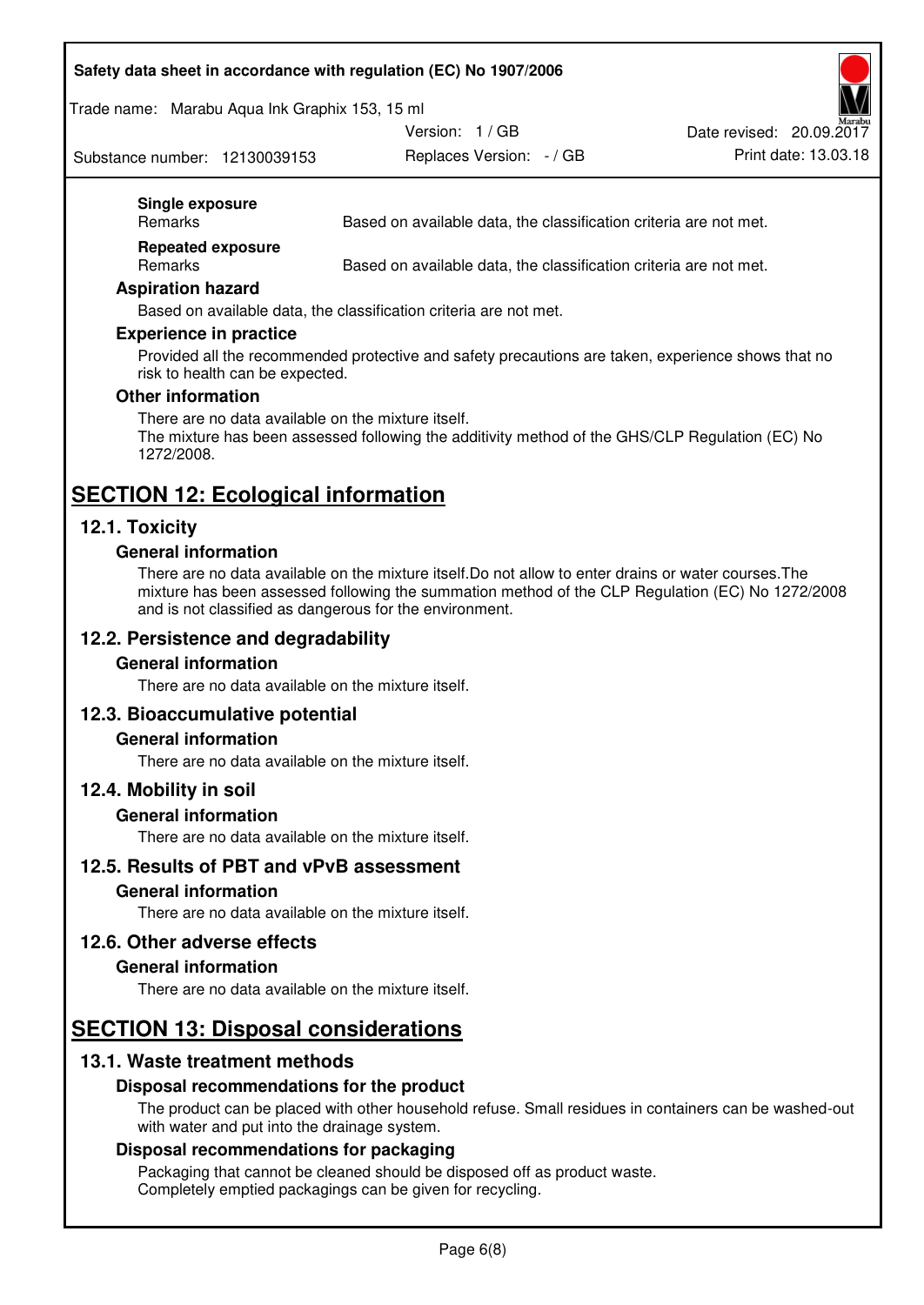| Safety data sheet in accordance with regulation (EC) No 1907/2006 |                                                                                                                                                                             |                          |
|-------------------------------------------------------------------|-----------------------------------------------------------------------------------------------------------------------------------------------------------------------------|--------------------------|
| Trade name: Marabu Aqua Ink Graphix 153, 15 ml                    |                                                                                                                                                                             |                          |
|                                                                   | Version: 1/GB                                                                                                                                                               | Date revised: 20.09.2017 |
| Substance number: 12130039153                                     | Replaces Version: - / GB                                                                                                                                                    | Print date: 13.03.18     |
| <b>SECTION 14: Transport information</b>                          |                                                                                                                                                                             |                          |
| <b>Land transport ADR/RID</b>                                     |                                                                                                                                                                             |                          |
| Non-dangerous goods                                               |                                                                                                                                                                             |                          |
| 14.1. UN number                                                   |                                                                                                                                                                             |                          |
| $UN -$<br>14.2. UN proper shipping name                           |                                                                                                                                                                             |                          |
| 14.3. Transport hazard class(es)                                  |                                                                                                                                                                             |                          |
| Class                                                             |                                                                                                                                                                             |                          |
| Label                                                             |                                                                                                                                                                             |                          |
| 14.4. Packing group<br>Packing group                              |                                                                                                                                                                             |                          |
| Transport category                                                | $\mathbf{0}$                                                                                                                                                                |                          |
| 14.5. Environmental hazards                                       |                                                                                                                                                                             |                          |
|                                                                   |                                                                                                                                                                             |                          |
| <b>Marine transport IMDG/GGVSee</b>                               |                                                                                                                                                                             |                          |
|                                                                   | The product does not constitute a hazardous substance in sea transport.                                                                                                     |                          |
| 14.1. UN number<br>$UN -$                                         |                                                                                                                                                                             |                          |
| 14.2. UN proper shipping name                                     |                                                                                                                                                                             |                          |
| 14.3. Transport hazard class(es)<br>Class                         |                                                                                                                                                                             |                          |
| Subsidiary risk                                                   |                                                                                                                                                                             |                          |
| 14.4. Packing group                                               |                                                                                                                                                                             |                          |
| Packing group                                                     |                                                                                                                                                                             |                          |
| 14.5. Environmental hazards                                       |                                                                                                                                                                             |                          |
| no                                                                |                                                                                                                                                                             |                          |
| Air transport ICAO/IATA                                           |                                                                                                                                                                             |                          |
| 14.1. UN number                                                   | The product does not constitute a hazardous substance in air transport.                                                                                                     |                          |
| $UN -$                                                            |                                                                                                                                                                             |                          |
| 14.2. UN proper shipping name                                     |                                                                                                                                                                             |                          |
| 14.3. Transport hazard class(es)                                  |                                                                                                                                                                             |                          |
| Class                                                             |                                                                                                                                                                             |                          |
| Subsidiary risk                                                   |                                                                                                                                                                             |                          |
| 14.4. Packing group<br>Packing group                              |                                                                                                                                                                             |                          |
| 14.5. Environmental hazards                                       |                                                                                                                                                                             |                          |
|                                                                   |                                                                                                                                                                             |                          |
| Information for all modes of transport                            |                                                                                                                                                                             |                          |
| 14.6. Special precautions for user                                |                                                                                                                                                                             |                          |
| Transport within the user's premises:                             |                                                                                                                                                                             |                          |
|                                                                   | Always transport in closed containers that are upright and secure.<br>Ensure that persons transporting the product know what to do in the event of an accident or spillage. |                          |
| <b>Other information</b>                                          |                                                                                                                                                                             |                          |
|                                                                   | 14.7. Transport in bulk according to Annex II of Marpol and the IBC Code                                                                                                    |                          |
| no                                                                |                                                                                                                                                                             |                          |
|                                                                   |                                                                                                                                                                             |                          |
| <b>SECTION 15: Regulatory information</b>                         |                                                                                                                                                                             |                          |

**15.1. Safety, health and environmental regulations/legislation specific for the substance**